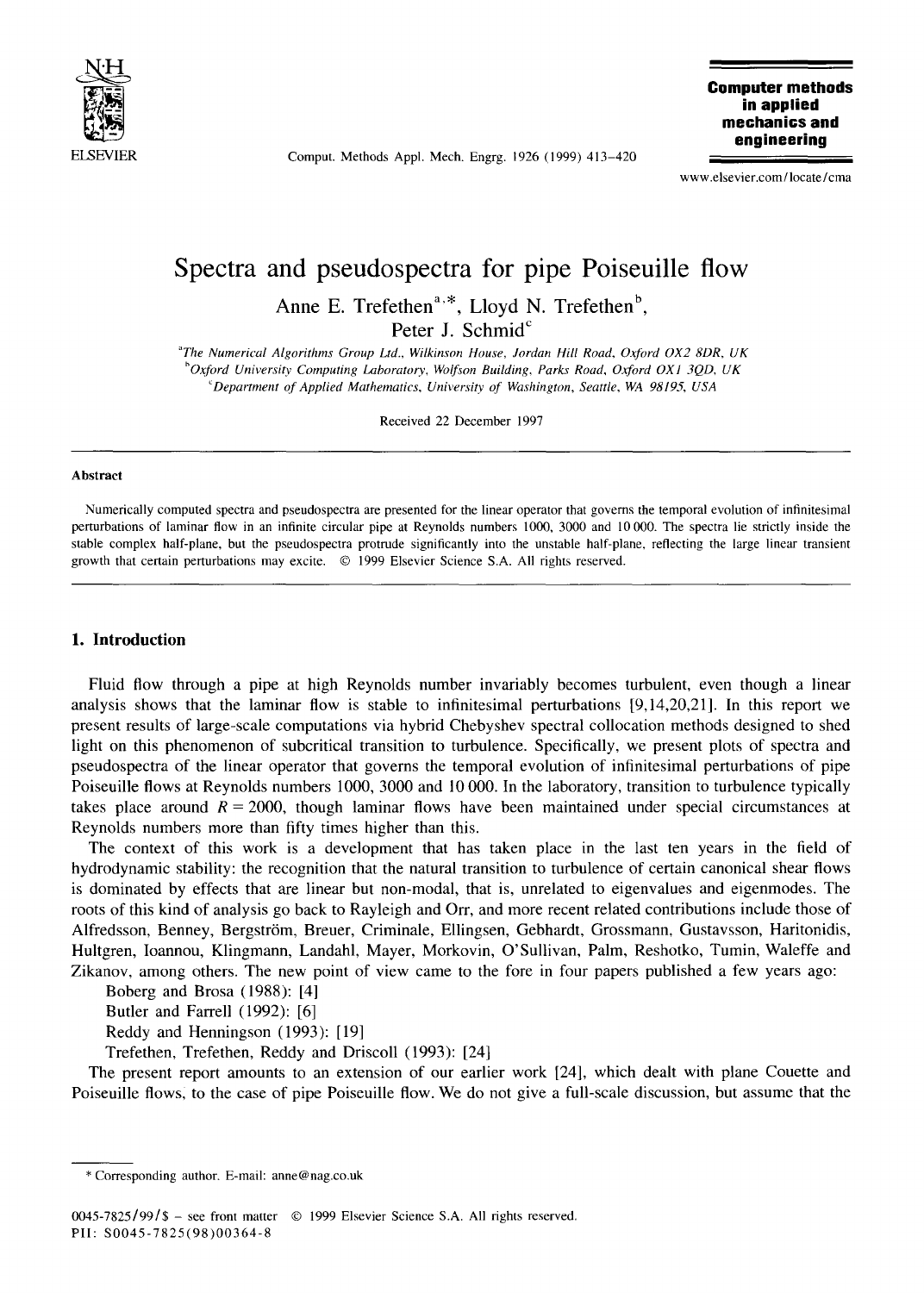reader is familiar with [24]. We also hope the reader is familiar with [4], [6] and [19]. In particular, the paper [4] by Boberg and Brosa is a remarkable one, also concerned with the present problem of pipe Poiseuille flow. Unfortunately, the authors of [6], [19] and [24] appear to have been unaware of [4] at the time of writing. Other contributions to the linear, non-modal analysis of the pipe Poiseuille problem include [3], [16], [18], [22] and [26].

# **2. The operator**

Consider the flow of an incompressible Newtonian fluid with kinematic viscosity  $\nu$  through an infinite circular pipe of radius a, with cylindrical coordinates x (longitudinal), r (radial), and  $\theta$  (angular). One solution to the Navier-Stokes equations for such a flow is the laminar velocity profile

$$
u_0 = u_0(r) = V\hat{x}\left(1 - \frac{r^2}{a^2}\right),
$$
\n(1)

where V is an arbitrary constant and  $\hat{x}$  denotes the unit vector in the x direction. We define the Reynolds number for this flow to be  $R = aV/v$ . In the study of hydrodynamic stability, our concern is the evolution of a small perturbation of this laminar flow, which we write as

$$
u_0 + u = u_0(r) + u(x, r, \theta, t)
$$
 (2)

If  $u$  is infinitesimal, its evolution is governed by a linear equation

$$
\frac{\mathrm{d}u}{\mathrm{d}t}(t) = \mathscr{L}u(t) \tag{3}
$$

for some linear operator L. It is the properties of this linearized Navier-Stokes operator L that we investigate in this report. The norm  $\|\cdot\|$  that we use for defining the pseudospectra of  $\mathscr L$  and in connection with quantities such as  $\|\mathbf{e}^{t\mathscr{L}}\|$  is the energy norm, equal to an appropriately scaled 2-norm, as in previous works in this area.

The problem under study can be simplified by Fourier transformation in two directions. Since the x variable is unbounded, its dual variable is an arbitrary real number, which we denote by  $\alpha \in \mathbb{R}$ . Since the  $\theta$  variable is  $2\pi$ -periodic, its dual variable is an integer, which we denote by  $n \in \mathbb{Z}$ . Conventionally, most treatments of the pipe Poiseuille problem work within the context of these two Fourier variables. Here, however, following [24], although our computations make use of the Fourier reduction, the results we ultimately plot pertain to the untransformed problem. Thus, the spectra and pseudospectra we present correspond to  $\mathscr{L}$ , not  $\mathscr{L}_{\alpha,n}$ . Such a procedure has the disadvantage that effects of different Fourier components may be confused, but the advantage that one sees the whole problem at once rather than just one component that may or may not be dominant.

## **3. Spectra**

Figs. 1(a), 2(a) and 3(a) show the spectrum  $A(\mathcal{L})$  for  $R = 1000$ , 3000 and 10000. So far as we are aware, although spectra have been calculated previously for operators  $\mathcal{L}_{\alpha,n}$  corresponding to particular choices of Fourier parameters [8,9,22], plots such as these for the full operator  $\mathscr L$  have not appeared before. (Our Fig. 2 was presented previously as Fig. 10 in the survey paper [23].)

For each R,  $\Lambda(\mathcal{L})$  consists of a collection of curves in the complex left half-plane. (Note that to bring out the effects of greatest interest, we have scaled the real and imaginary parts differently by a factor of ten.) Each curve can be thought of as parametrized by the Fourier variable  $\alpha$ , and the various curves correspond to various values of  $n$ , with infinitely many curves for each value of  $n$ , though only finitely many in any given part of the plane.

To clarify how it is that various values of n combine to give the full spectrum, Fig. 4 is a breakdown of the case  $R = 1000$  for  $n = 0, 1, 2, 3, 4, 5$ . (Here and below we assume  $n \ge 0$ , since the contributions to the spectrum and the pseudospectra for n and  $-n$  are the same.) One sees that the value  $n = 1$  is dominant, and this is true also of other Reynolds numbers. As  $n$  increases, the spectrum sinks into the left half-plane. In the portion of the plane shown in our figures, the values of *n* that contribute to the picture are  $n \le 6$  for  $R = 1000$ ,  $n \le 12$  for  $R = 3000$  and  $n \le 27$  for  $R = 10000$ .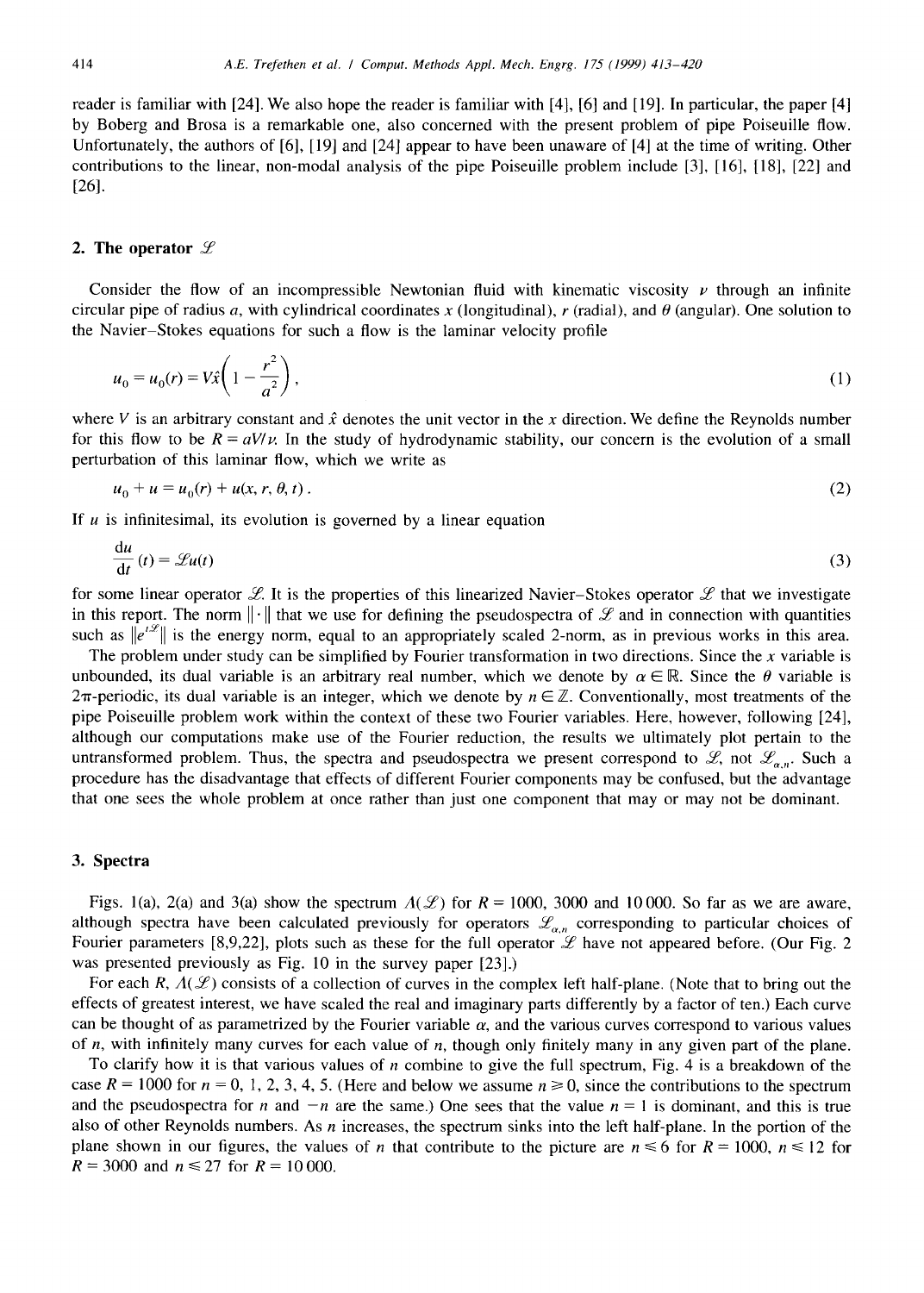

Fig. 1. (a) Spectrum  $A(F)$  for  $R = 1000$ . (b) Boundaries of  $\epsilon$ -pseudospectra  $A_{\epsilon}(F)$  for the same operator (from right to left:  $\epsilon = 10^{-2}$ ,  $10^{-2.5}$ ,  $10^{-3}$ ,  $10^{-3.5}$ ). These and other curves in this paper are thought to be correct not to full plotting accuracy, but to within a millimeter or two at each point.



Fig. 2. (a) Spectrum  $A(F)$  for  $R = 3000$ . (b) Boundaries of  $\epsilon$ -pseudospectra  $A_{\epsilon}(F)$  for the same operator ( $\epsilon = 10^{-2}$ ,  $10^{-2.5}$ ,  $10^{-3}$ ,  $10^{-3.5}$ ).

Being a collection of curves, the spectrum for pipe Poiseuille flow looks quite different from that for plane Poiseuille or Couette flow, where we get a two-dimensional continuum due to the presence of two continuous Fourier variables [24]. One might think this fundamental difference in the spectra must reflect a fundamental difference in the physics of pipes and channels, but we believe this is not the case, since the overall shapes of the spectra are comparable and the pseudospectra are more important physically anyway.

From Figs. 1(a)-3(a) it appears that the spectrum of  $\mathcal L$  grows more complicated as R increases. In fact, most of what is happening is a linear scale change,

$$
\Lambda(\mathcal{L}^{(\tau R)}) \approx \tau^{-1} \Lambda(\mathcal{L}^{(R)}),\tag{4}
$$

where  $\mathcal{L}^{(R)}$  denotes the operator  $\mathcal L$  corresponding to Reynolds number R. In particular, the spectral abscissa decreases to 0 in proportion to  $R^{-1}$ : we have approximately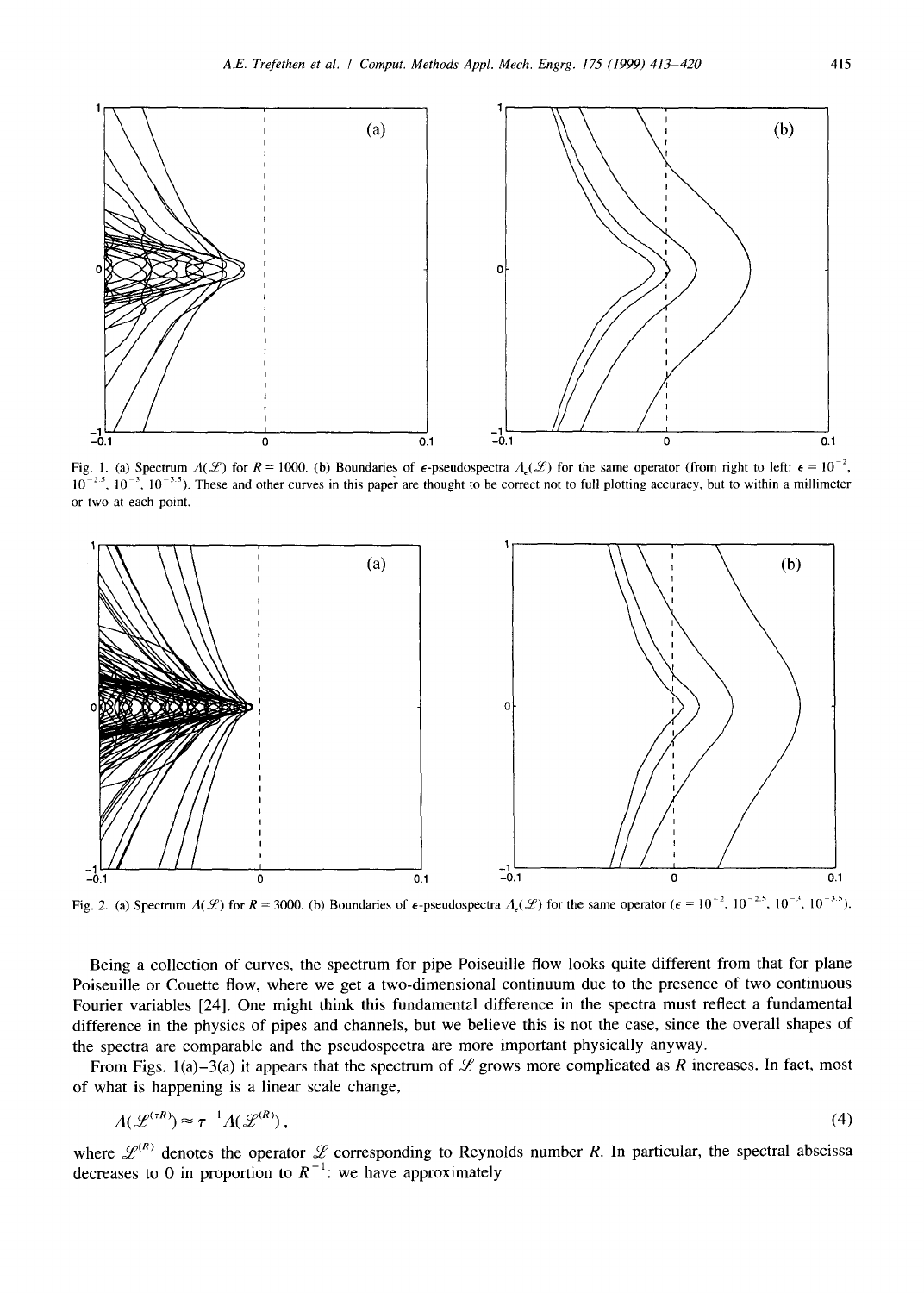

Fig. 3. (a) Spectrum  $A(\mathcal{L})$  for  $R = 10000$ . (b) Boundaries of  $\epsilon$ -pseudospectra  $A_{\epsilon}(\mathcal{L})$  for the same operator ( $\epsilon = 10^{-2}$ ,  $10^{-2}$ ,  $10^{-3}$ ,  $10^{-3}$ ,  $10^{-3}$ ,  $10^{-3}$ ,  $10^{-3}$ ,  $10^{-3}$ ,  $10^{-3}$ ,  $10^{-3}$ ,  $10^{-3}$ 



Fig. 4. Breakdown of Fig. 1(a)  $(R = 1000)$  for various *n*. The axes are the same as in Figs. 1–3.

$$
\max_{\lambda \in A(\mathscr{L})} \text{Re } \lambda \sim -12.9R^{-1} \tag{5}
$$

as  $R \rightarrow \infty$ , with the maximum achieved by a mode with  $n = 1$ ,  $\alpha \neq 0$ .

In view of the conceptual simplicity of the pipe Poiseuille problem, we find the complexity of Figs.  $1(a)-3(a)$ delightful.

# **4. Pseudospectra**

Figs. 1(b), 2(b) and 3(b) show the boundaries of the  $\epsilon$ -pseudospectra  $A_{\epsilon}(\mathscr{L})$  for  $R = 1000$ , 3000, 10 000 and  $\epsilon = 10^{-2}$ ,  $10^{-25}$ ,  $10^{-3}$ ,  $10^{-35}$ . These sets are defined by curves of constant norm of the resolvent,

$$
\Lambda_{\epsilon}(\mathcal{L}) = \{ z \in \mathbb{C} : ||(zI - \mathcal{L})^{-1}|| \ge \epsilon^{-1} \},\tag{6}
$$

with the convention that  $\|(zI - \mathcal{L})^{-1}\| = \infty$  for  $z \in A(\mathcal{L})$ . An equivalent definition is that  $A_{\epsilon}(\mathcal{L})$  is the set of all points in the complex plane that are eigenvalues of some perturbed operator  $\mathscr{L} + \mathscr{E}$  with  $\|\mathscr{E}\| \leq \epsilon$ . For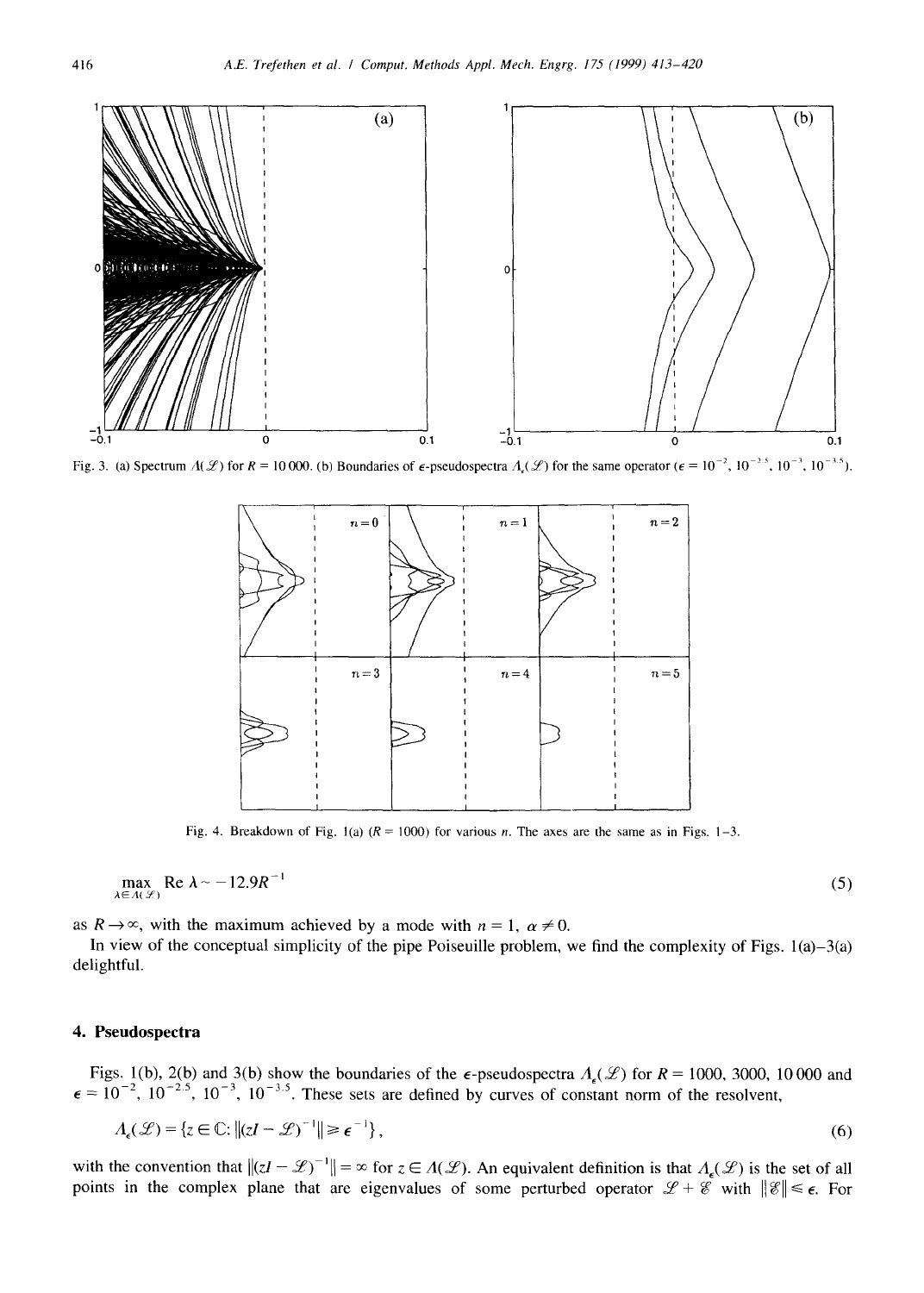

Fig. 5. Breakdown of Fig. 3(b)  $(R = 10000)$  for various n. The axes are the same as in Figs. 1-3.

discussions of the significance of pseudospectra in hydrodynamic stability and in other fields, see [23] and [24].

Visually, the pseudospectra of  $\mathscr L$  are less striking than the spectra, but physically, they are more important. The important feature is that they extend substantially into the right half-plane—for small  $\epsilon$ , much further than  $\epsilon$ . The configuration is much the same as for the plane Poiseuille and Couette flows considered in [24].

Like the spectrum, the pseudospectra of  $\mathscr L$  are determined by combining results from various n, and again we give a figure to clarify how this works. Fig. 5 shows a breakdown of the case  $R = 10000$  for  $n = 0, 1, 2, 3$ . Notice how far from dominant the value  $n = 0$  is, corresponding to axisymmetric perturbations of the pipe flow. This axisymmetric part of the operator is relatively close to normal [22] and contributes little to the process of transition to turbulence [4,18]. The value  $n = 1$  is dominant for  $z \approx 0$ , whereas for larger z near the real axis, values of  $n$  as great as 6 become dominant.

We noted above that the spectra  $A(F)$  scale approximately with  $R^{-1}$ . By contrast, the pseudospectra  $A_r(F)$ appear to be scale-invariant, approaching fixed limits as  $R\rightarrow\infty$ . From the plots it is natural to guess that in the limit  $R\rightarrow\infty$ , the spectrum of  $\mathscr L$  is the closed left half-plane and the resolvent set is the open right half-plane, with  $\left||zI - \mathcal{L}\right|^{-1}$  taking a finite limiting value for each z with Re  $z > 0$ . At the origin, which is the point of the imaginary axis where the resolvent norm is largest, the growth of  $\|(zI - \mathcal{L})^{-1}\|$  with respect to R is quadratic:

$$
\|\mathcal{L}^{-1}\| \sim 0.00120 R^2 \,. \tag{7}
$$

The maximum is achieved by a (pseudo-) mode with  $n = 1$ ,  $\alpha = 0$ .

We should mention that Figs. 1(b)-3(b) are not in fact complete depictions of the pseudospectra of  $\mathscr{L}$ . There are additional components of each pseudospectrum in the left half-plane, between the various curves of the spectrum, which we have not attempted to resolve.

## **5. Discussion**

We shall not attempt to discuss the significance of our computations in detail, referring the reader to [3,4,16,18,22,26] for treatments of linear, non-modal effects in pipe Poiseuille flow and to [23] and [24] for further matters related to pseudospectra. In [24] it is pointed out that pseudospectra may provide insight into three related but distinct forms of destabilization that may apply in different flow situations. First, the interpretation of Figs.  $1(b)-3(b)$  in terms of eigenvalue perturbations suggests that slight perturbations from the ideal of an infinitely long straight pipe, such as irregularities in the boundary wall, may be expected to move some eigenvalues into the right half-plane and thereby bring about modal instabilities. Second, the interpretation in terms of the norm of the resolvent suggests that since the resolvent norm is large at points on the imaginary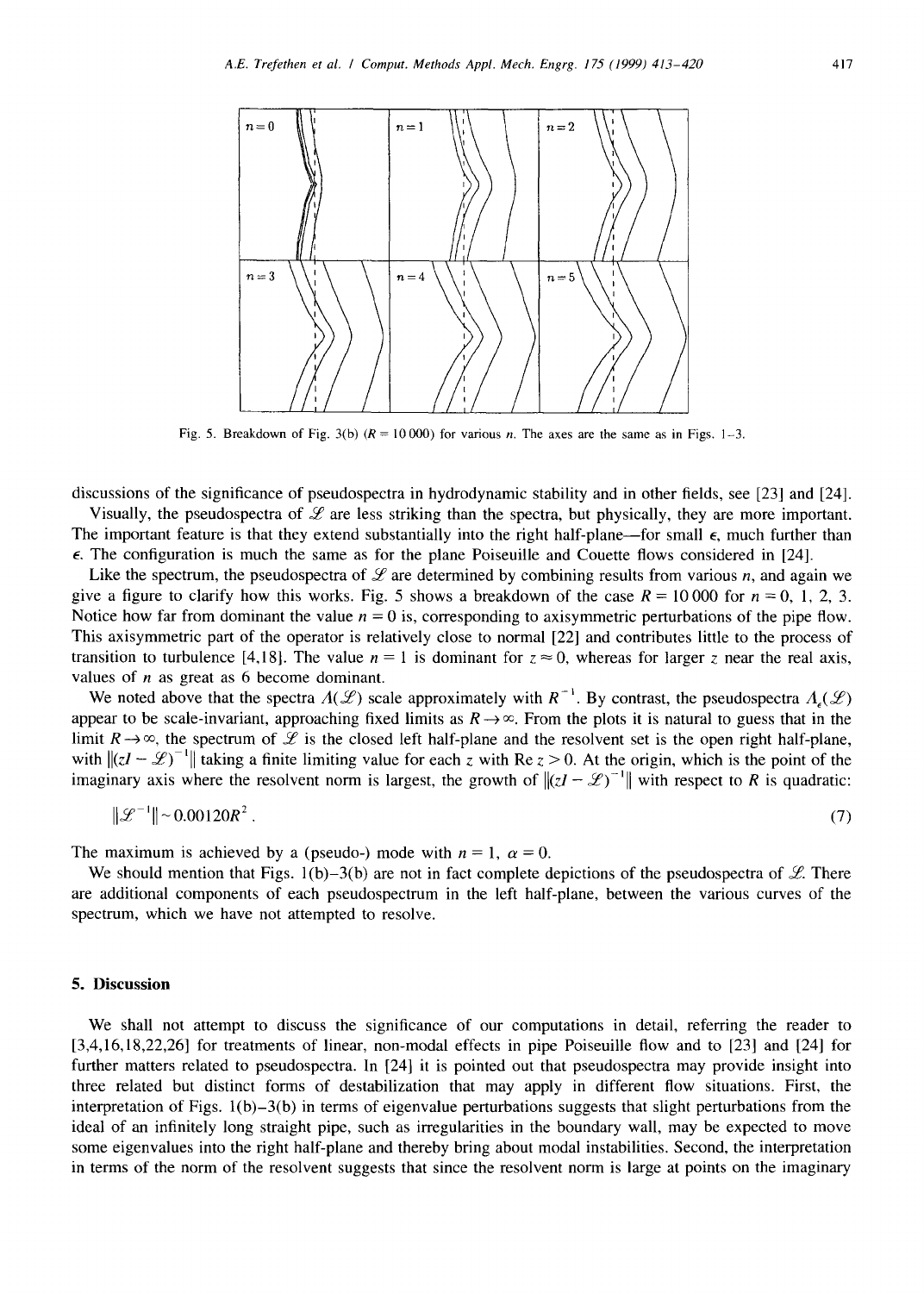axis, substantial 'pseudoresonance' may occur when a pipe flow is stimulated by periodic inputs at certain frequencies. This is the subject of *receptivity,* recently investigated for pipe flows by Tumin [25]. Third is the aspect of non-normal physics that has received the most attention, the phenomenon of transient growth of certain perturbations.

Fig. 6 illustrates transient growth for the pipe problem by depicting  $||e^{ix}||$  as a function of t for  $R = 10000$ . The most important feature of this curve is that it achieves a height much greater than 1 : about 84.9, attained at  $t \approx 490$ . Both of these numbers scale in proportion to R. Thus, pipe Poiseuille flow is susceptible to linear, non-modal amplification of disturbances by factors on the order of hundreds for Reynolds numbers of practical interest. If one takes the square of the perturbation amplitude as a measure of energy, then one may speak of energy amplifications by factors of tens of thousands.

The kink in the curve in Fig. 6 at  $t = t_c \approx 300$  has a simple explanation. For each fixed n,  $||e^{t\mathscr{L}_n}||$  depends smoothly on t. The value of  $||e^{ix}||$ , however, is the upper envelope of these quantities, hence not necessarily smooth. As it happens, for  $t > t<sub>c</sub>$ , the value  $n = 1$  is dominant, while for  $t < t<sub>c</sub>$ , larger values of n become dominant. The curve for  $t \leq t_c$  drawn in the figure corresponds to  $n = 2$ , but in principal there are further kinks near  $t = 0$  corresponding to higher values of *n*. However, these would be scarcely visible on the scale of the plot. For more information see [3,22].

From the pseudospectra of  $\mathcal{L}$ , upper and lower bounds on this transient growth can be derived. An upper bound would involve a resolvent integral; we do not pursue this here. For a lower bound we can take the maximum over  $\epsilon > 0$  of the ratio  $\rho_{\epsilon}(\mathcal{L})/\epsilon$ , where  $\rho_{\epsilon}(\mathcal{L})$  denotes the  $\epsilon$ -pseudospectral abscissa of  $\mathcal{L}$ , that is, the maximum real part of the  $\epsilon$ -pseudospectrum. (This bound can be derived from the Laplace transform of  $e^{tA}$ ; see [19,23,24].) This quantity can be estimated by sampling  $\left| \left( z \right) - \mathcal{L} \right|^{-1}$  for z on the positive real axis, and from this we get the lower bound 55.7 plotted as a dashed line in Fig. 6. Like the actual height of the transient growth curve, this bound scales in proportion to R as  $R \rightarrow \infty$ .

Of course, linear transient growth in itself does not constitute turbulence or transition to turbulence, but it must play a part in these phenomena, as the nonlinear terms of the Navier-Stokes equations conserve the energy of perturbations of the laminar flow [12]. The fact that the excited pseudomodes (= left singular vectors of  $e^{i\varphi}$ ) have the form of streaky structures aligned with the flow, as are seen so often in experiments, adds further weight to the argument. It has been proposed that these linear effects combine with the quadratic nonlinearities of the Navier-Stokes equations in such a way as to produce a very narrow basin of attraction of the laminar state in the state space of all velocity perturbations, and that this accounts for the tendency of at least some pipe flows at high Reynolds numbers to undergo transition [1,2,4,10,24]. This reasoning led to a conjecture stated in [24]: the threshold perturbation amplitude for transition to turbulence decreases superlinearly with  $R$ , that is, it is  $O(R^{\gamma})$  for some  $\gamma < -1$  as  $R \rightarrow \infty$ . For channel flows, this conjecture has subsequently been verified by Navier-Stokes simulations of Henningson, Lundbladh and Reddy [11,15]. For pipe Poiseuille flow, no



Fig. 6.  $||e^{i\vartheta}||$  as a function of t for  $R = 10000$ .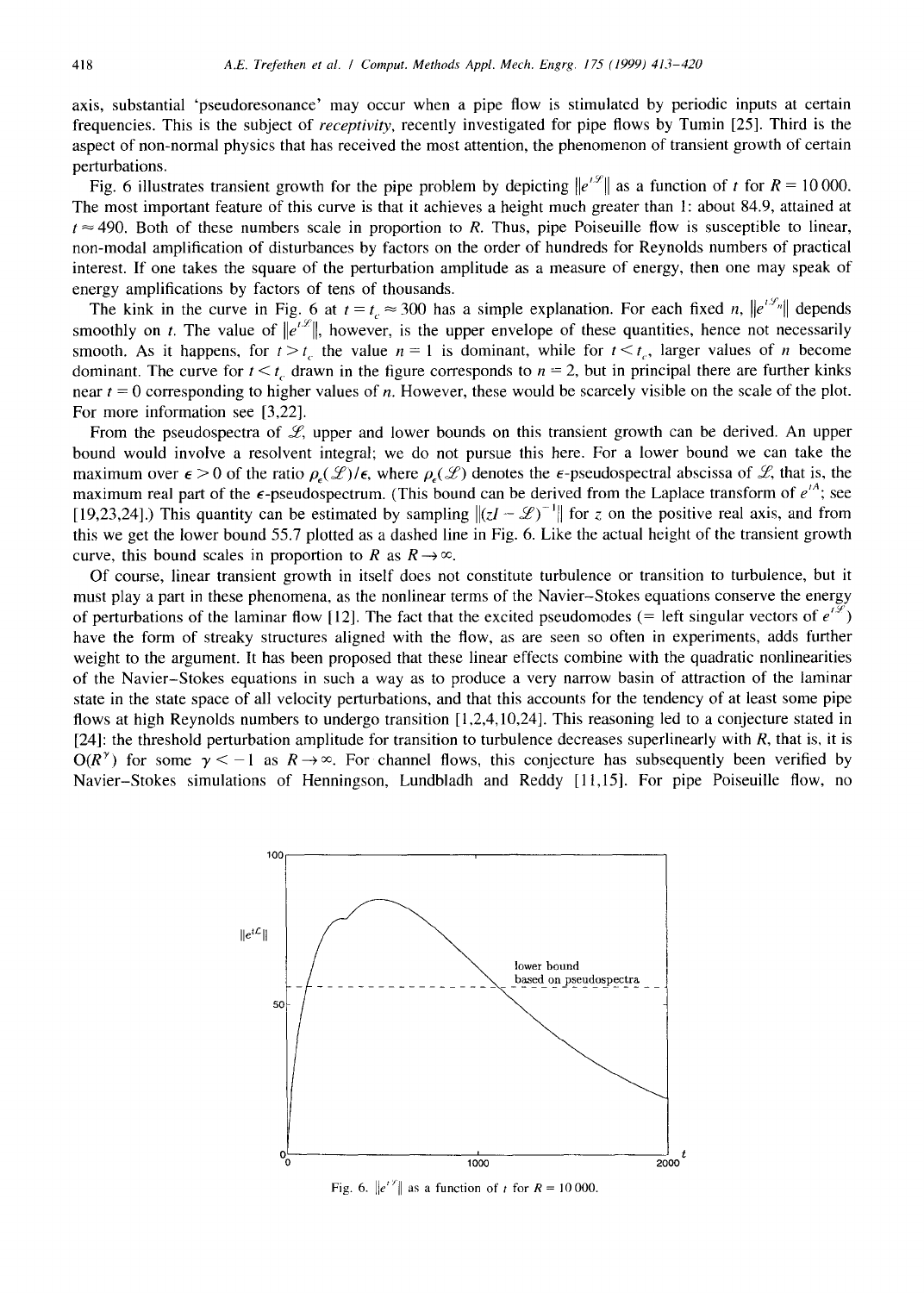analogous simulations have yet been carried out, but exceptionally careful experimental results have recently been reported by Darbyshire and Mullin [7] and Nieuwstadt et al. [17]. Both sets of authors report exponents y in the range  $-1 < y < 0$ , but in both cases the definition of perturbation amplitudes differs from the usual energy norm in a nontrivial way. After appropriate correction, the experimental evidence of [7] and [17] may be consistent with  $\gamma < -1$  after all, but this issue is not yet resolved.

### **6. Computational methods**

To produce the plots presented here, one must first discretize the operator  $\mathscr L$ . For this purpose we used the codes developed by the third author and described in [22], based on earlier work by Burridge and Drazin [5] and Herbert [13], among others. These codes handle the x and  $\theta$  variables by Fourier transformation and the r variable by a hybrid spectral collocation method based on Chebyshev polynomials; the dependent variables are the radial velocity and the radial vorticity. For computing pseudospectra and other norm-dependent quantities, the resulting matrices are then modified by a similarity transformation so that the matrix 2-norm becomes the physically correct energy norm  $\|\cdot\|$ . Further details are given in [22].

Since our aim has been to present plots comprehending all values of  $\alpha$  and n, the scale of our computations has been larger than in previous studies. To produce Figs. 1(a)-3(a), we calculated the spectrum of  $\mathscr L$  for 7–25 values of n and several hundred values of  $\alpha$ ; each of these spectra is obtained by solving a complex matrix eigenvalue problem of dimension on the order of 50 to 100. Thus, each spectral plot represents several thousand matrix eigenvalue calculations. Figs. 1(b)-3(b) required a greater effort. Here, we evaluate  $\|(zI-{\mathcal{L}})^{-1}\|$  on a grid in the upper half-plane of size approximately  $30 \times 30$ , reflect the result by symmetry into the lower half-plane, and send the result to a contour plotter. Each evaluation of  $\|(zI - \mathcal{L})^{-1}\|$  requires optimization over n (discrete, carried out trivially since only half a dozen values are involved) and  $\alpha$  (continuous, carried out by a univariate optimization routine). In the end, each plot of pseudospectra represents  $10^4 - 10^5$  complex matrix singular value calculations, again with matrix dimensions on the order of 50-100. The total number of floating-point operations for such a plot is on the order of  $3 \times 10^{11}$ .

Some of these computations have been carried out in Matlab on workstations, but for satisfactory performance it is convenient to use faster machines. The bulk of our work has been based on Fortran programs run in 1994 on the Intel Paragon at the Swiss Federal Institute of Technology (ETH) in Zurich. The problem is embarrassingly parallel; we use, typically, 30 processors, each assigned a different value of Im z. A succession of values of Re z are treated on each processor, decreasing from Re  $z = 0.1$  until the spectrum is reached, and the optimal Fourier parameter  $\alpha$  obtained in the minimization for each value of z is utilized as an upper limit on  $\alpha$ for the minimization at the next value of z; the lower limit is taken as Re z. The computational kernels are based on LAPACK routines on the Paragon, and the overall computation speeds we obtain are typically on the order of one third of a gigaflop when running on 30 processors, or one gigaflop when running with a finer grid on the full 96 processors available at the ETH. These figures could certainly be improved, as we made no attempt to optimize the code for performance on the Paragon.

We close with a remark about the accuracy of our plots. The discretizations we employ are spectrally accurate; they reliably provide three or four digits of precision with matrices of dimension <100, and higher precision does not cost much more. Thus, accuracy is not fundamentally an issue in our computations. However, grid resolution is an issue when it comes to plotting pseudospectra, and our grids are not as fine as they might have been. This explains the slight irregularities apparent in some of the plots: our data are effectively exact, but they are coarsely sampled. We are confident that all the points on our curves are correct to within a millimeter or two.

# **Acknowledgments**

LNT has been supported by U.S. NSF Grant DMS-9500975CS, and PJS by the Deutsche Forschungsgemeinschaft (DFG). The work of AET and LNT was performed during a visit in the summer of 1994 to the Interdisziplinäres Projektzentrum für Supercomputing at the Swiss Federal Institute of Technology in Zurich. We wish to extend our thanks to the IPS and to its director, Martin Gutknecht, for supporting our visit and for providing excellent facilities and a stimulating research environment.